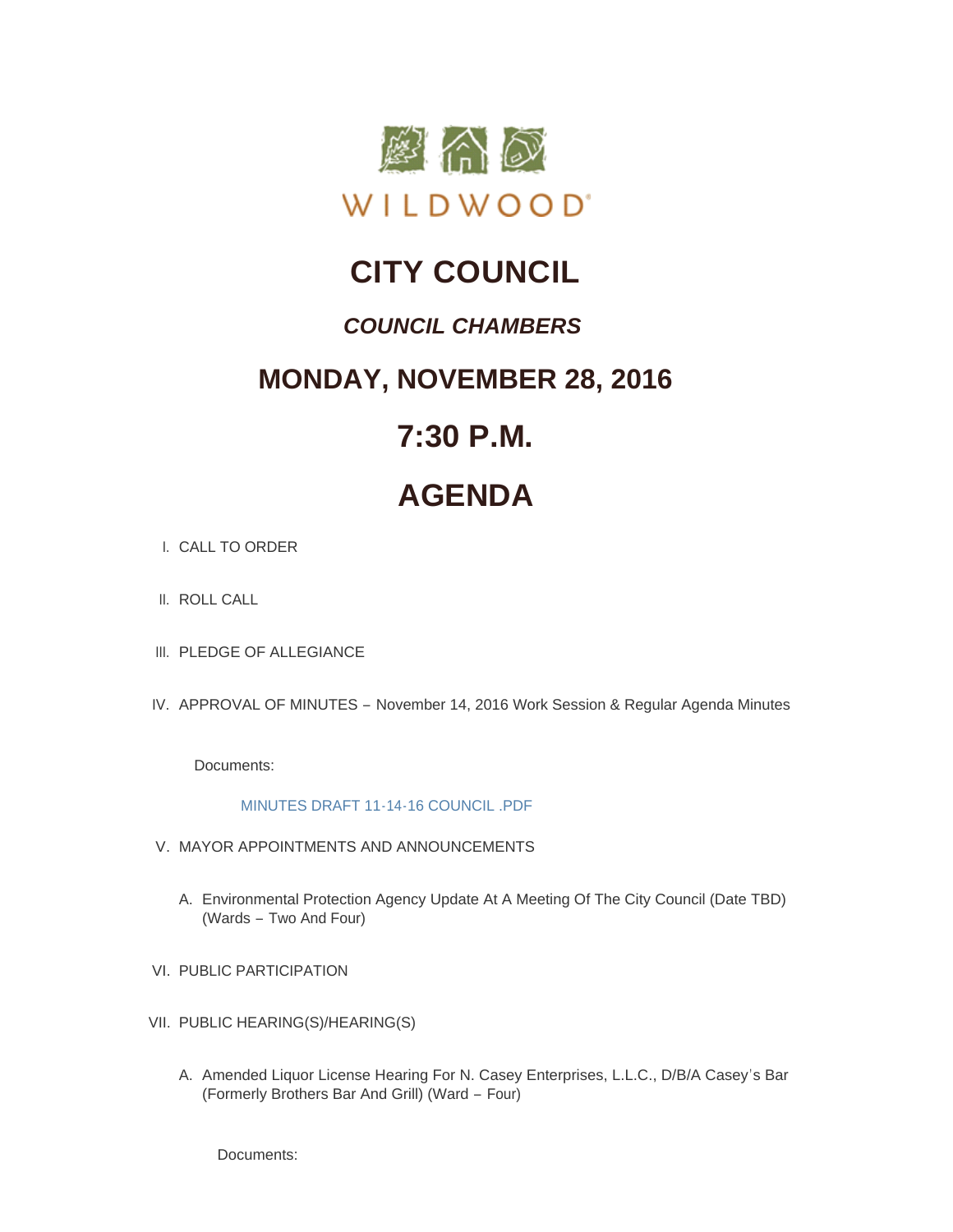#### [AMENDED LIQOUR HEARING -](http://mo-wildwood.civicplus.com/AgendaCenter/ViewFile/Item/9024?fileID=13311) CASEYS BAR.PDF

#### B. PROPOSED MUNICIPAL BUDGET FISCAL YEAR 2017. (Wards - All)

Documents:

#### [PUBLIC HEARING PROPOSED MUN. BUDGET FISCAL YEAR 2017.PDF](http://mo-wildwood.civicplus.com/AgendaCenter/ViewFile/Item/9025?fileID=13300)

C. P.Z. 6-16 Auburn Ridge, Fischer And Frichtel Custom Homes, 695 Trade Center Boulevard, Chesterfield, Missouri, 63005

A request for the application of a Planned Residential Development Overlay District (PRD) within the NU Non-Urban Residence District for a 81.4 acre tract of land that is located on the southwest side of Ridge Road, south of Lack Ridge Road (Locator Number: 25U330010 and 25U310023/Street Addresses: 1115 Ridge Road and 1513 Windwood Hills Drive). Proposed Use: A total of twenty-seven (27) individual lots, with common ground, and required public space areas. (The petitioner has reduced the number of proposed lots to twenty-two (22) and common ground is no longer a component of the proposal.) (Ward - Six)

Documents:

#### PUBLIC HEARING - [PZ 6-16 AUBURN RIDGE.PDF](http://mo-wildwood.civicplus.com/AgendaCenter/ViewFile/Item/9023?fileID=13298)

D. P.Z. 13-16 City Of Wildwood Planning And Zoning Commission, C/O Department Of Planning, 16860 Main Street, Wildwood, Missouri 63040

A request to review and consider amendments to the City of Wildwood's Zoning Ordinance – Chapter 415 of the City of Wildwood Municipal Code – for all of its "R" Residence Districts designations (Chapter 415 – Sections 110 through 160), including Chapter 415.090 NU Non-Urban Residence District, along with Chapter 415.030 Definitions, which would thereby reconsider the current inclusion of 'Large Water Features' as a *Conditional Land Use and Development Permits Issued By the Commission*, along with any applicable regulations relating to the same. (Wards – All)

#### Documents:

#### PUBLIC HEARING - [PZ 13-16 CITY OF WW PZ LARGE WATER](http://mo-wildwood.civicplus.com/AgendaCenter/ViewFile/Item/8983?fileID=13297)  FEATURES.PDF

#### VIII. LEGISLATION

- UNFINISHED BUSINESS A.
	- BILL # 2219 1.

AN ORDINANCE OF THE CITY OF WILDWOOD, MISSOURI, AUTHORIZING THE MAYOR OF THE CITY TO NEGOTIATE AND EXECUTE A JOINT FUNDING AGREEMENT WITH THE U. S. GEOLOGICAL SURVEY, UNITED STATES DEPARTMENT OF THE INTERIOR, FOR THE DEVELOPMENT OF FLOOD INUNDATION MAPPING OF THE LOWER MERAMEC RIVER BASIN. *Recommended by the Department of Public Works* (Second Reading) (Ward - Six) Direct Budgetary Impact: \$5,000.00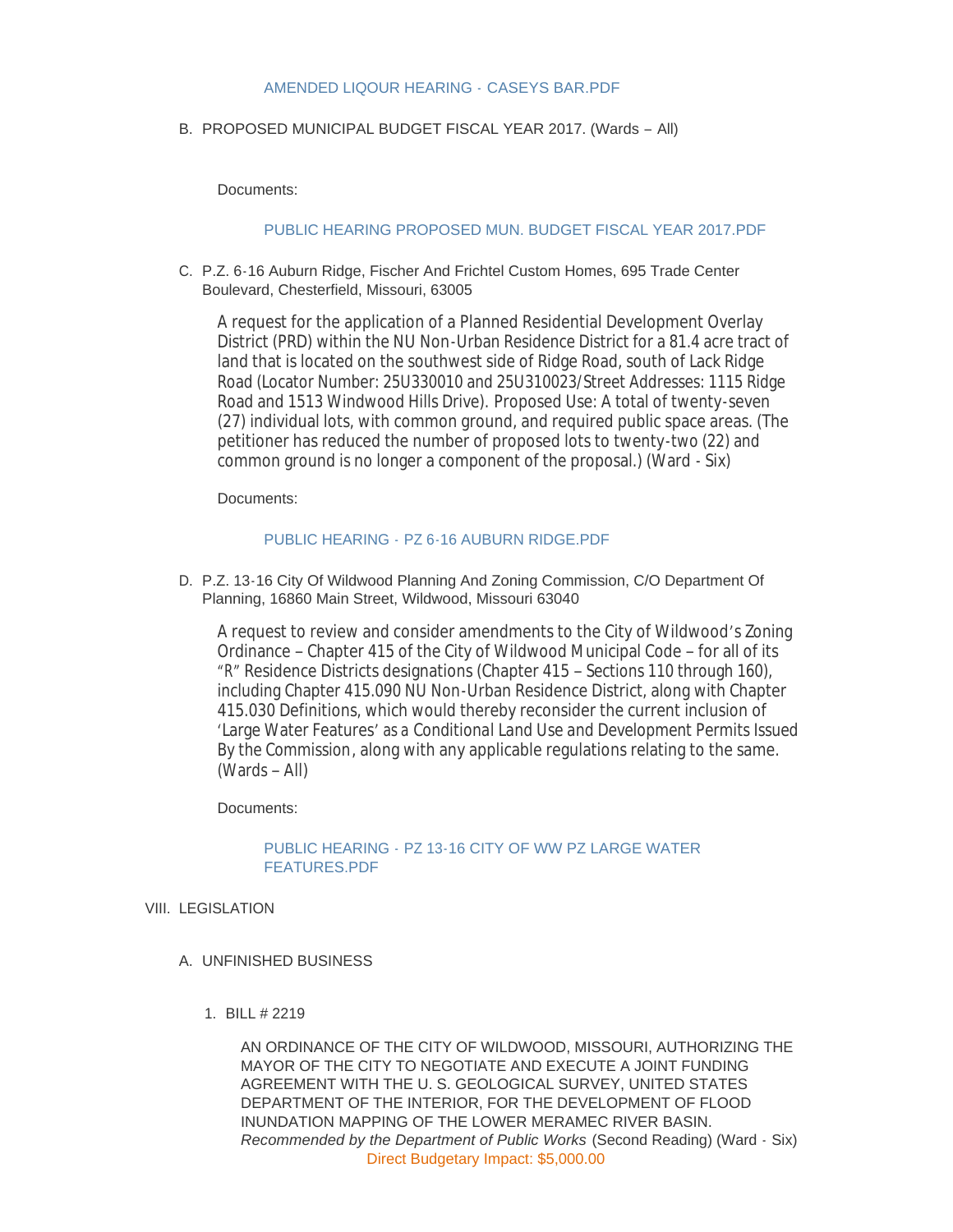Documents:

#### [BILL 2219.PDF](http://mo-wildwood.civicplus.com/AgendaCenter/ViewFile/Item/8986?fileID=13282)

BILL #2220 2.

AN ORDINANCE AUTHORIZING THE MAYOR OF THE CITY OF WILDWOOD, MISSOURI, TO EXECUTE A SUPPLEMENTAL AGREEMENT ON BEHALF OF THE CITY OF WILDWOOD WITH HR GREEN, INC. FOR ADDITIONAL DESIGN SERVICES REQUIRED FOR IMPROVEMENTS TO STATE ROUTE 109 WITHIN THE CITY OF WILDWOOD. *Recommended by the Administration/Public Works Committee* (Second Reading) (Wards - One and Eight) Direct Budgetary Impact: \$181,358.54

Documents:

#### [BILL 2220.PDF](http://mo-wildwood.civicplus.com/AgendaCenter/ViewFile/Item/8987?fileID=13283)

BILL #2221 3.

AN ORDINANCE AUTHORIZING THE MAYOR OF THE CITY OF WILDWOOD, MISSOURI, TO EXECUTE NEW AND RENEWED CONTRACTS ON BEHALF OF THE CITY OF WILDWOOD WITH CERTAIN CONTRACTORS FOR PUBLIC ROADS, RIGHTS-OF-WAY AND PARKS MAINTENANCE WITHIN THE CITY OF WILDWOOD. *Recommended by the Administration/Public Works Committee* (Second Reading) (Wards – All)

Direct Budgetary Impact: \$1,745,100.00

Documents:

#### [BILL 2221.PDF](http://mo-wildwood.civicplus.com/AgendaCenter/ViewFile/Item/8988?fileID=13286)

BILL #2222 4.

AN ORDINANCE AUTHORIZING THE CITY ADMINISTRATOR OF THE CITY OF WILDWOOD, MISSOURI, TO ISSUE A PURCHASE ORDER ON BEHALF OF THE CITY OF WILDWOOD WITH CORPORATE INTERIORS, INC., d/b/a CI SELECT, FOR THE PURCHASE, DELIVERY AND INSTALLATION OF AUDIO VISUAL SYSTEMS FOR THE WILDWOOD MUNICIPAL BUILDING. *Recommended by the Administration/Public Works Committee* (Second Reading) (Ward – Eight)

#### Direct Budgetary Impact: \$25,160.02

Documents:

#### [BILL 2222.PDF](http://mo-wildwood.civicplus.com/AgendaCenter/ViewFile/Item/8989?fileID=13284)

BILL #2223 5.

AN ORDINANCE BY THE CITY COUNCIL OF THE CITY OF WILDWOOD, MISSOURI AUTHORIZING A BOUNDARY ADJUSTMENT PLAT OF *ADJUSTED LOTS 1 AND 2 OF WILDWOOD TOWN CENTER - PLAT TWO* [RECORDED IN PLAT BOOK 356, PAGES 485-486], WHICH IS SITUATED WITHIN THE SOUTHEAST QUARTER OF SECTION 1, TOWNSHIP 44 NORTH, RANGE 3 EAST, OF THE 5<sup>TH</sup> PRINCIPAL MERIDIAN, CITY OF WILDWOOD, ST. LOUIS COUNTY, MISSOURI, AND MORE SPECIFICALLY,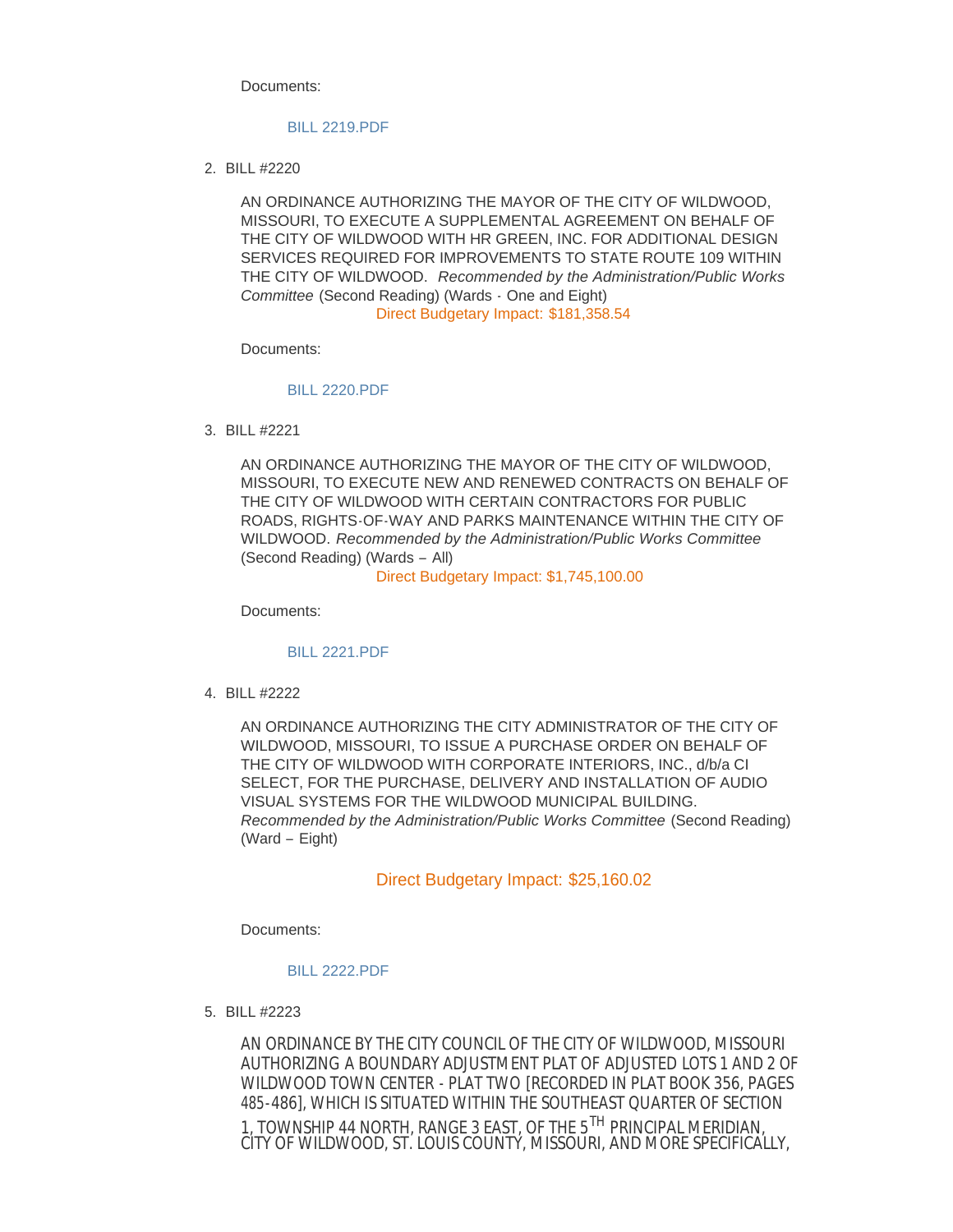LOCATED ON THE WEST SIDE OF FOUNTAIN PLACE, BETWEEN STATE ROUTE 100 TO THE NORTH AND PLAZA DRIVE TO THE SOUTH, FOR THE PURPOSE OF CONSOLIDATING THESE TWO (2) SUBJECT PROPERTIES INTO A SINGLE 1.65- ACRE LEGAL LOT OF RECORD. *Recommended by the Department of Planning* (Second Reading) (Ward – Eight)

Documents:

#### [BILL 2223.PDF](http://mo-wildwood.civicplus.com/AgendaCenter/ViewFile/Item/8990?fileID=13285)

BILL #2225 6.

AN ORDINANCE APPROVING THE ADJUSTMENT OF CERTAIN COMMON BOUNDARY LINES BETWEEN TWO (2) EXISTING PARCELS OF GROUND, KNOWN AS PARCEL 1 [DEED BOOK 20550, PAGE 3749] AND ADJUSTED PARCEL 2 OF THE "CHRISTMAS VALLEY-YULETIDE TRAIL BOUNDARY ADJUSTMENT PLAT" [PLAT BOOK 364, PAGE 243]; BOTH OF WHICH ARE LOCATED IN PART OF SECTION 24, TOWNSHIP 45 NORTH, RANGE 3 EAST, CITY OF WILDWOOD, ST. LOUIS COUNTY, MISSOURI, AND MORE SPECIFICALLY SITUATED WEST OF CHRISTMAS VALLEY ROAD AND NORTH OF YULETIDE TRAIL, FOR THE PURPOSES OF TRANSFERRING APPROXIMATELY 0.37 ACRES BETWEEN THE TWO (2) SUBJECT PROPERTIES. *Recommended by the Department of Planning* (Second Reading) (Ward – Three)

Documents:

#### [BILL 2225.PDF](http://mo-wildwood.civicplus.com/AgendaCenter/ViewFile/Item/9021?fileID=13288)

- B. NEW BUSINESS
	- BILL #2226 1.

AN ORDINANCE OF THE CITY OF WILDWOOD, MISSOURI, WHICH AMENDS THE MUNICIPAL CODE OF THE CITY OF WILDWOOD, MISSOURI, BY ENACTING A NEW SECTION 210.275; PROHIBITING CONSTRUCTIVE INVASION OF PRIVACY IN THE CITY; AMENDING THE MUNICIPAL CODE OF THE CITY OF WILDWOOD, MISSOURI, BY ENACTING A NEW CHAPTER 236; AND PROVIDING FOR THE REGULATION OF UNMANNED AIRCRAFT SYSTEMS (UAS). *Recommended by the Planning and Zoning Commission*. (Wards – All)

Documents:

#### [BILL 2226.PDF](http://mo-wildwood.civicplus.com/AgendaCenter/ViewFile/Item/8977?fileID=13287)

BILL #2227 2.

AN ORDINANCE ADOPTING THE MUNICIPAL BUDGET AND CAPITAL IMPROVEMENT PROGRAMS FOR THE CITY OF WILDWOOD FOR FISCAL YEAR 2017. *Recommended by the City Council*. (First Reading) (Wards – All) Direct Budgetary Impact: \$22,991,870.00

Documents:

[BILL 2227.PDF](http://mo-wildwood.civicplus.com/AgendaCenter/ViewFile/Item/8978?fileID=13289)

BILL #2228 3.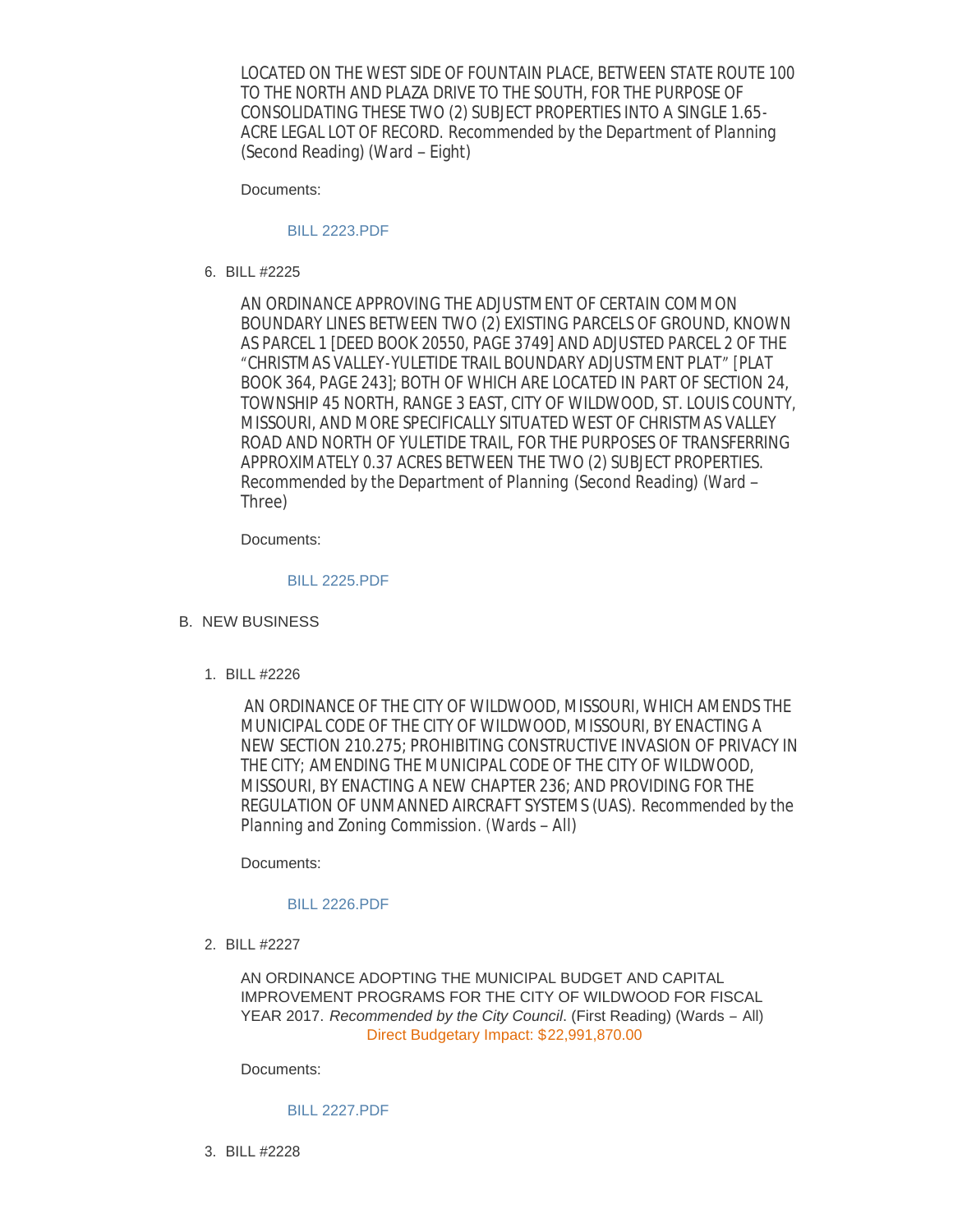AN ORDINANCE BY THE CITY COUNCIL OF THE CITY OF WILDWOOD, MISSOURI AUTHORIZING THE MAYOR OF THE CITY OF WILDWOOD, MISSOURI TO EXECUTE AN AGREEMENT WITH THE PROPERTY OWNERS OF 18320 WOODLAND MEADOWS DRIVE (WILLIAM C. AND CYNTHIA L. DAVIS) FOR THE PURPOSES OF PLACING A PUBLIC UTILITY POLE ON THEIR RESPECTIVE LOT THAT WILL PROVIDE FOR HIGH-SPEED INTERNET SERVICE TO THE SURROUNDING NEIGHBORHOOD. *Recommended by the Rural Internet Access Committee* (First Reading) (Ward – One) Direct Budgetary Impact: \$4,000.00

Documents:

[BILL 2228.PDF](http://mo-wildwood.civicplus.com/AgendaCenter/ViewFile/Item/8979?fileID=13291)

BILL #2229 4.

AN ORDINANCE BY THE CITY COUNCIL OF THE CITY OF WILDWOOD, MISSOURI APPROVING A NAME CHANGE TO AN EXISTING RESIDENTIAL SUBDIVISION FROM *WILD TURKEY LANE TO THE TIMBERS AT FOX MOUNTAIN*, WHICH HAS BEEN ENDORSED BY ALL SEVEN (7) OWNERS OF LOTS, AND CERTIFIED BY ST. LOUIS COUNTY, MISSOURI. *Recommended by the Department of Planning* (First Reading) (Ward – Six) Direct Budgetary Impact: Revenue Neutral

Documents:

#### [BILL 2229.PDF](http://mo-wildwood.civicplus.com/AgendaCenter/ViewFile/Item/8980?fileID=13290)

BILL #2230 5.

AN ORDINANCE BY THE CITY COUNCIL OF THE CITY OF WILDWOOD, MISSOURI AUTHORIZING THE MAYOR OF THE CITY OF WILDWOOD, MISSOURI TO EXECUTE A CONTRACT ON BEHALF OF IT WITH OATES ASSOCIATES FOR THE DEVELOPMENT OF ENGINEERED DRAWINGS/PLANS, ALONG WITH CONSTRUCTION MANAGEMENT AND ADMINISTRATION SERVICES, FOR THE *GREAT MEADOW AREA*, IN ASSOCIATION WITH THE COMMUNITY PARK PROJECT – PHASE 2, CONSISTENT WITH THE ATTACHED CONTRACT AND EXHIBITS, WHICH ARE BEING RECOMMENDED BY THE PLANNING AND PARKS COMMITTEE OF CITY COUNCIL. *Recommended by the Planning/Parks Committee*. (First Reading) (Wards – All)

Direct Budgetary Impact: \$53,300.00

Documents:

#### [BILL 2230.PDF](http://mo-wildwood.civicplus.com/AgendaCenter/ViewFile/Item/8981?fileID=13294)

BILL #2231 6.

AN ORDINANCE BY THE CITY COUNCIL OF THE CITY OF WILDWOOD, MISSOURI AUTHORIZING THE MAYOR OF THE CITY OF WILDWOOD, MISSOURI TO ENTER INTO A PURCHASE AGREEMENT WITH A CERTAIN LANDOWNER CONTROLLING A TOTAL OF TWO (2) PROPERTIES LOCATED AT 205 WOOLSEY LANE AND 201 KEYS AVENUE/ST. LOUIS COUNTY LOCATOR NUMBERS 26V341197 AND 26V341395, FOR THE TOTAL AMOUNT OF FIFTY-TWO THOUSAND FIVE HUNDRED DOLLARS (\$52,500.00), WHICH WILL PROVIDE FURTHER LAND AREA FOR THE LINEAR PARK SYSTEM BEING DEVELOPED IN THE GLENCOE AREA AND ADDRESS FLOODPLAIN